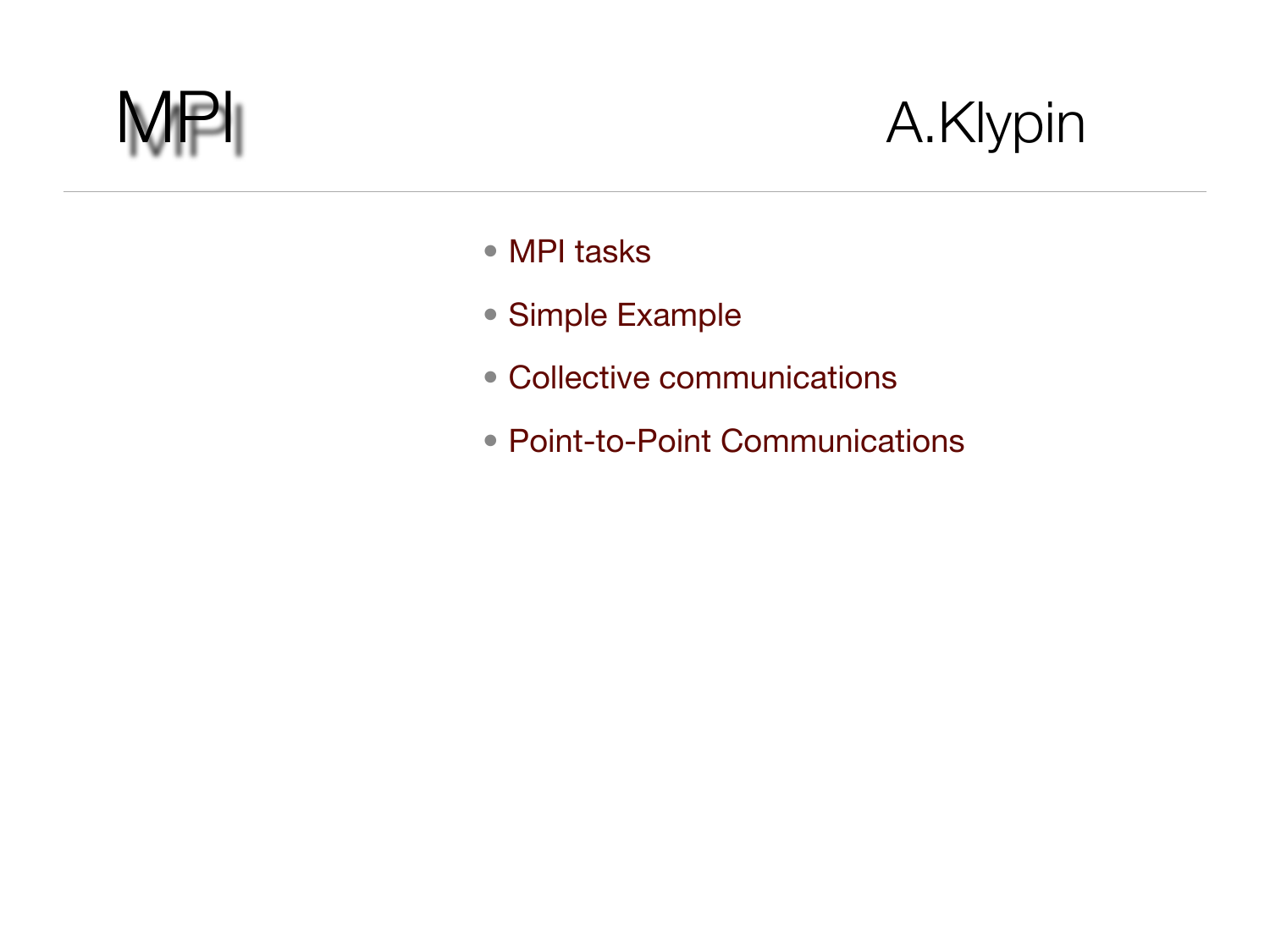MPI

- The same code is run on many processors
- Each MPI task can use many OpenMP threads. So, a task is not necessarily mapped on a core or a processor, but often it does.
- After initialization each MPI task gets its unique id (rank)
- All MPI tasks are equal. For programming purposes it is convenient to name the rank=0 task as root and use it differently.
- Exchange of data between tasks is done by library calls.
- Semantics for Fortran and C are very similar.
- Root (and some other tasks) can be allocated to different compute nodes with larger memory.
- Submit a PBS script to a queue. The script gives details of your job and has a line mpiexec -np NNN mycode.exe (or mpirun) where -np NNN specifies the number of MPI tasks.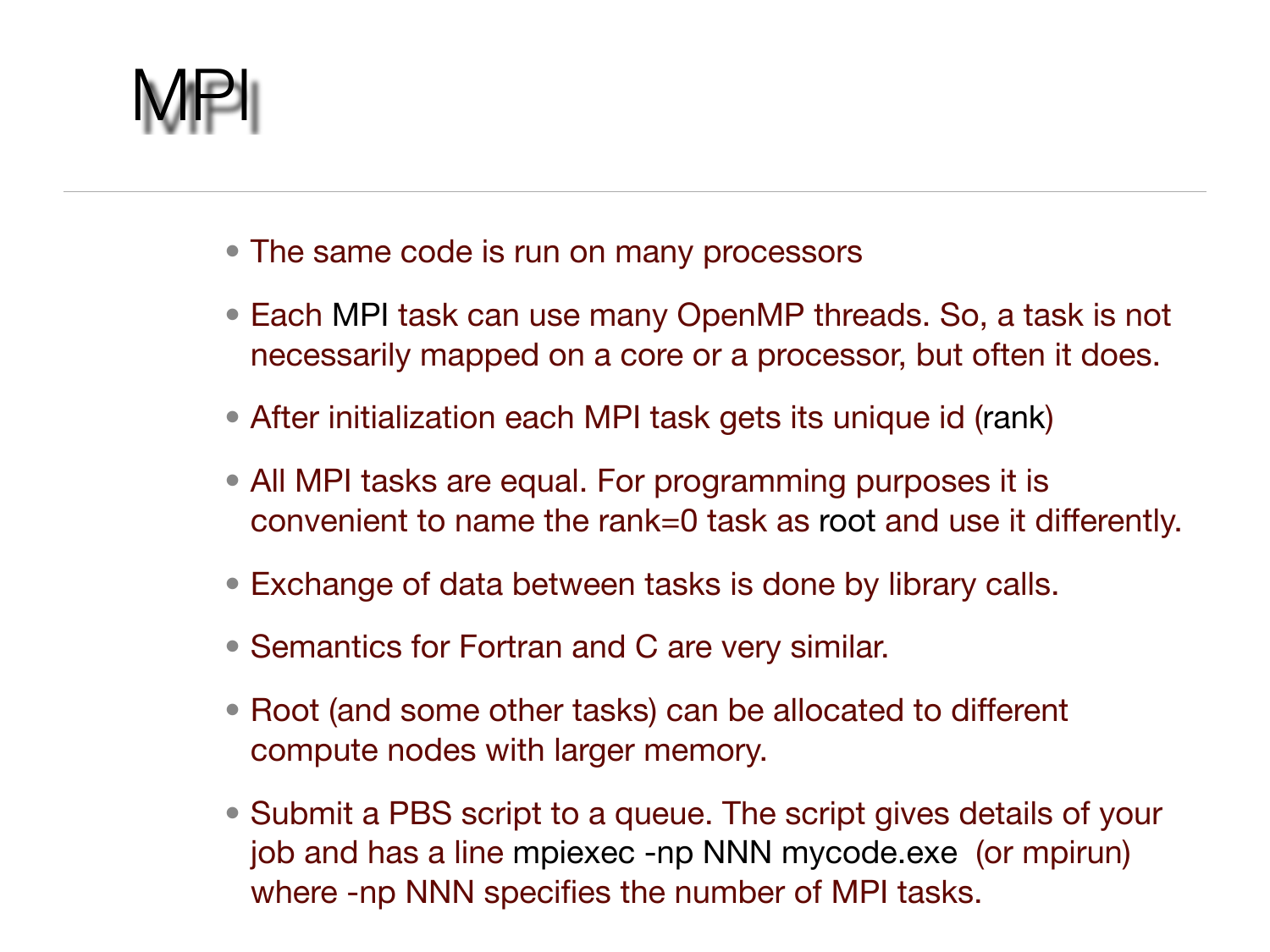## Simple Example

#include "mpi.h" #include <stdio.h>

```
int main(argc,argv)
int argc;
char *argv[]; {
int numtasks, rank, rc;
```

```
rc = MPI Init(&argc,&argv);
if (rc != MPI SUCCESS) {
 printf ("Error starting MPI program. Terminating.\n");
 MPI Abort(MPI COMM WORLD, rc);
 }
```

```
MPI Comm size(MPI COMM WORLD, &numtasks);
MPI Comm rank(MPI COMM WORLD, &rank);
printf ("Number of tasks= %d My rank= %d\n", numtasks,rank);
```

```
/******* do some work *******/
```

```
MPI_Finalize();
```

```
program simple
include 'mpif.h'
```
integer numtasks, rank, ierr, rc

```
call MPI INIT(ierr)
if (ierr .ne. MPI SUCCESS) then
 print *,'Error starting MPI program. Terminating.'
 call MPI ABORT(MPI COMM WORLD, rc, ierr)
end if
```

```
call MPI COMM RANK(MPI COMM WORLD, rank, ierr)
call MPI COMM SIZE(MPI COMM WORLD, numtasks, ierr)
print *, 'Number of tasks=',numtasks,' My rank=',rank
```

```
C ****** do some work ******
```

```
call MPI_FINALIZE(ierr)
```
end

```
https://computing.llnl.gov/tutorials/mpi/#Getting Started
```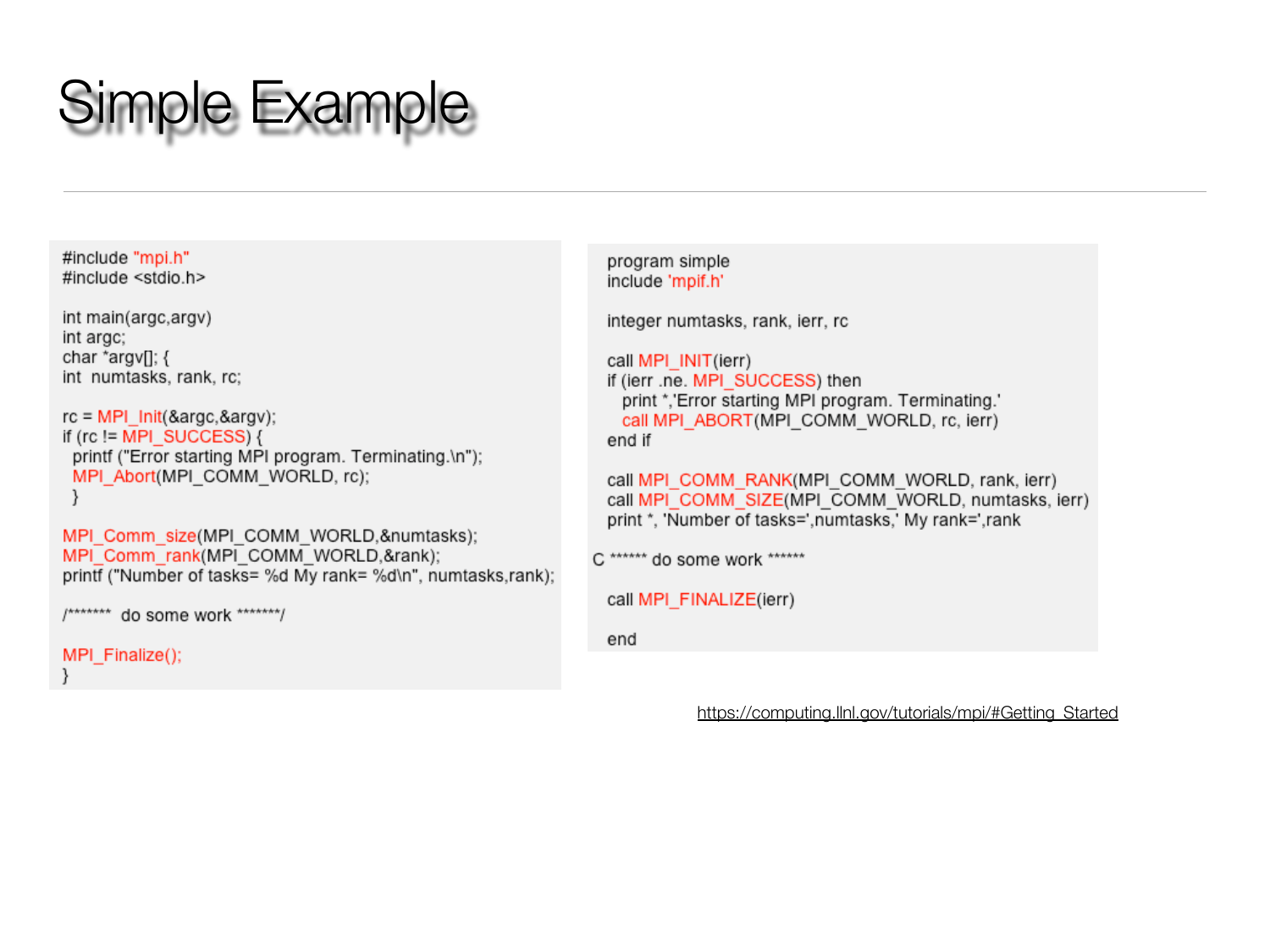# Collective Communications

- Collective communication must involve **all** processes
- Types of communications:
	- Synchronization
	- Data transfer : broadcast, scatter gather, all-to-all
	- Collective computation: (reductions) one member of the group collects data

from the other members and performs an operation (min, max, add, multiply,

etc.) on that data.

```
CALL MPI INIT(ierr)
                    ! Initialize MPI
CALL MPI COMM RANK(MPI COMM WORLD, rank.jerr)
CALL MPI_COMM_SIZE(MPI_COMM_WORLD, numprocs, ierr)
```

```
If(rank == 0) Then
   CALL InitValues (SCALEL)
   CALL Bcast InitValues (SCALEL)
Else
   CALL Bcast_InitValues(SCALEL)
Endlf
```
SUBROUTINE InitValues (SCALEL) Write  $(*, '(A, $)')$  'Enter ScaleLength =' READ (\*,\*) SCALEL<br>End SUBROUTINE InitValues

SUBROUTINE Bcast\_InitValues (SCALEL)  $Nseed = 12312$  $AMPLT = 1.123$ CALL MPI\_Bcast(SCALEL,1,MPI\_REAL,0,MPI\_COMM\_WORLD,ierr) CALL MPI Bcast(Nseed,1,MPI INTEGER,0,MPI COMM WORLD,ierr) CALL MPI\_Bcast(AMPLT,1,MPI\_REAL,0,MPI\_COMM\_WORLD,ierr)

End SUBROUTINE Beast InitValues

• One task reads input from screen and distributes it to all others

[https://computing.llnl.gov/tutorials/mpi/#Getting\\_Started](https://computing.llnl.gov/tutorials/mpi/#Getting_Started)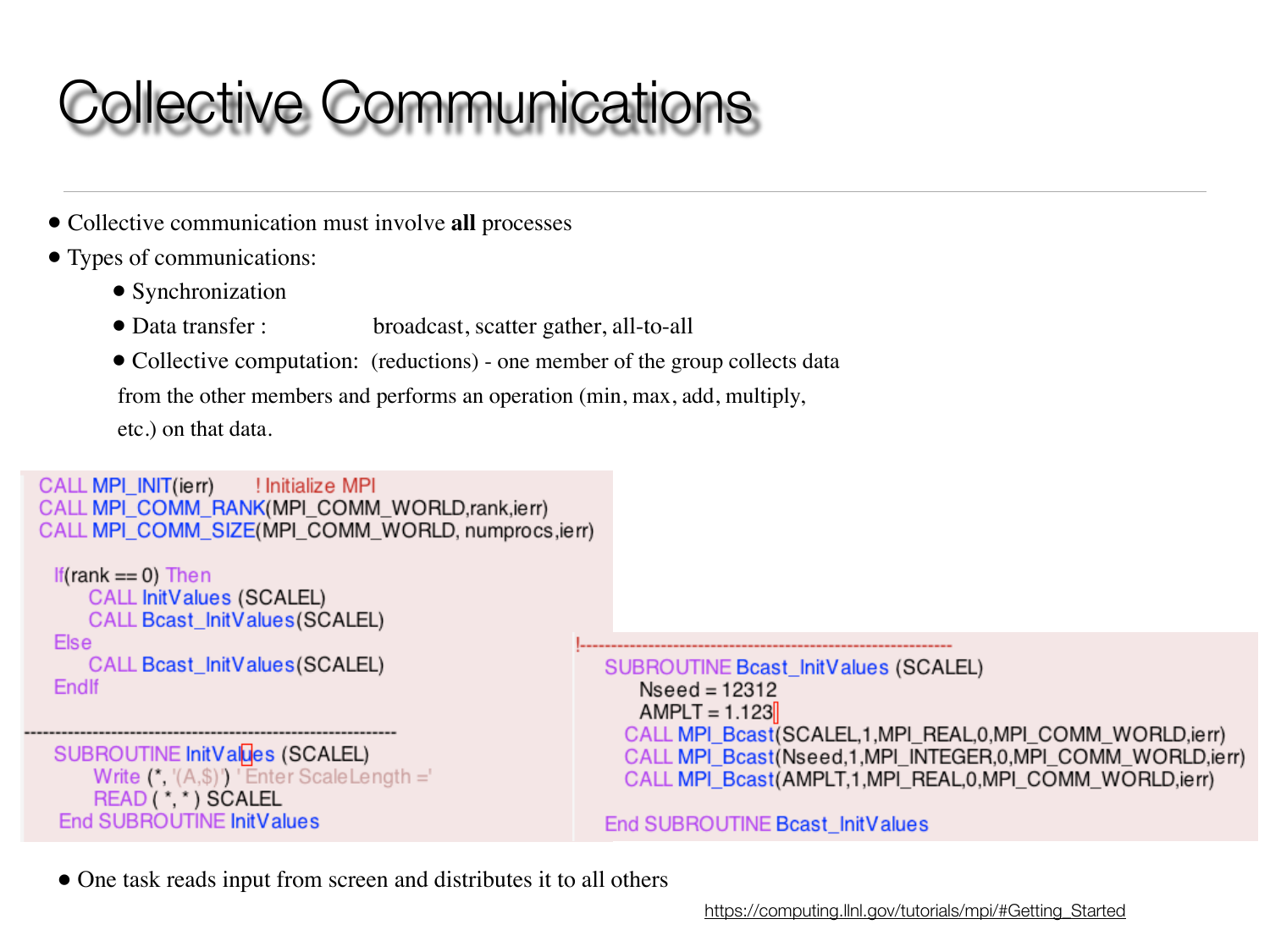# Simple Example: matrix transposition

Matrix transposition Module Struc integer, parameter:: NROW =  $16$ integer, dimension(NROW,NROW) :: G,Gb integer:: rank Contains **SUBROUTINE Transpose** use mpi CALL MPI\_ALLtoALL(G, NROW, MPI\_INT, & Gb, NROW, MPI INT, & MPI\_COMM\_WORLD,ierr) end SUBROUTINE Transpose

end module STRUC

Three-dimensional matrix

**A(Nrow,Nrow,Nrow)** is split such that each task **k** has its one page **G(:,:) = A(:,:,k)** After transposition **Gb(:,:) = A(k;:,:)**

**Program MatTran** use Struc use mpi integer\*8 :: nLevel(10), ii

CALL MPI INIT(ierr) CALL MPI COMM RANK(MPI COMM WORLD, rank, ierr) CALL MPI COMM SIZE(MPI COMM WORLD, numprocs.jerr)

```
k = rank +1DO = 1.NROW ! fill the maxtrix
 DO i=1, NROW
   G(i,j) = i + i*1000 + k*1000000EndDo
 EndDo
nLevel = 0If(rank == 0)
  do i = 1.10
   nLevel(i) = 2_8**(i+1)enddo
Endlf
```
CALL MPI\_Bcast(nLevel,10,MPI\_LONG,0,MPI\_COMM\_WORLD,ierr) **CALL Transpose** 

CALL MPI\_Barrier(MPI\_COMM\_WORLD, ierr) CALL MPI\_FINALIZE(ierr)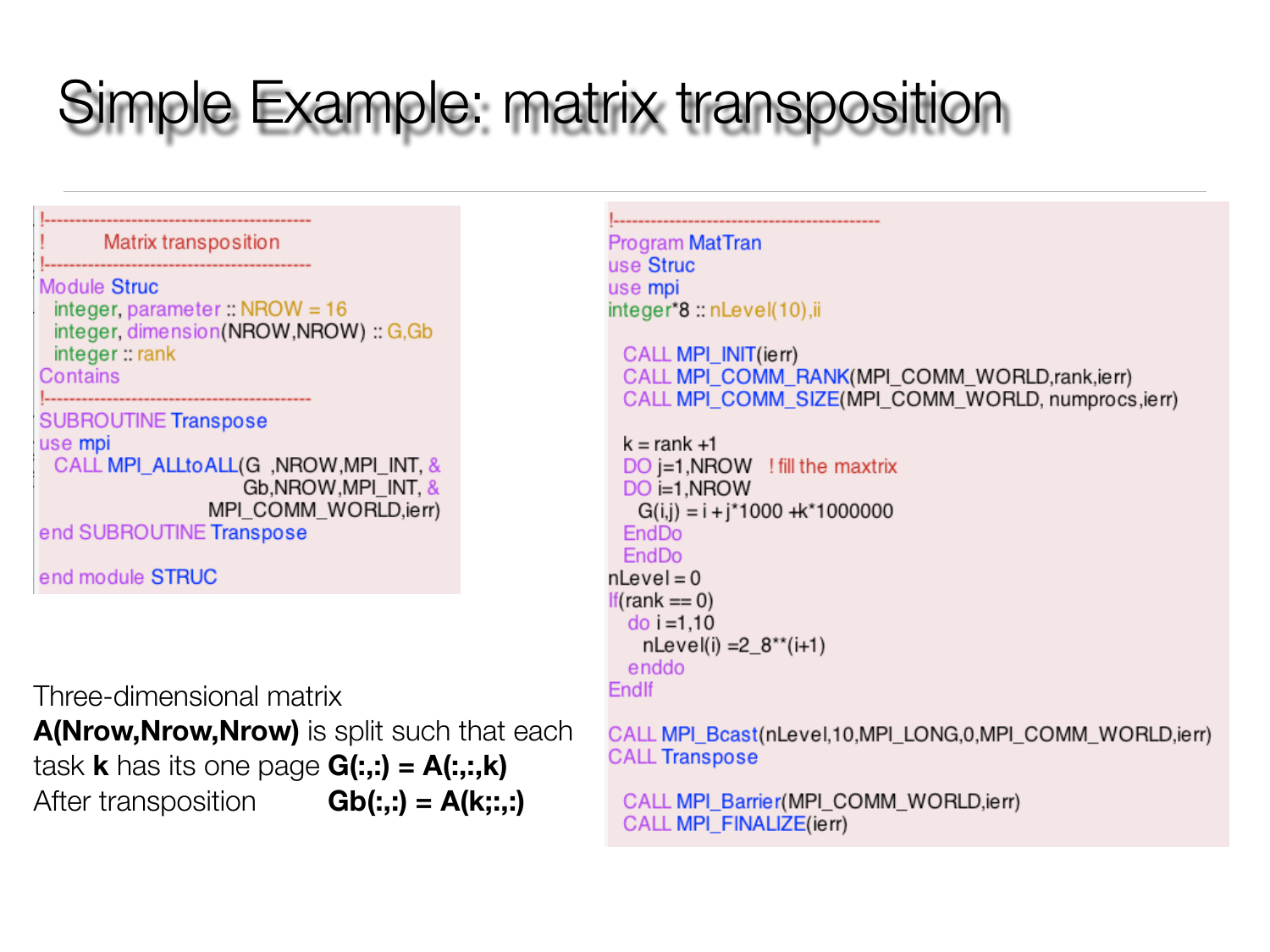

13

14

MPI\_AlltoALL [https://computing.llnl.gov/tutorials/mpi/#Getting\\_Started](https://computing.llnl.gov/tutorials/mpi/#Getting_Started)

15

16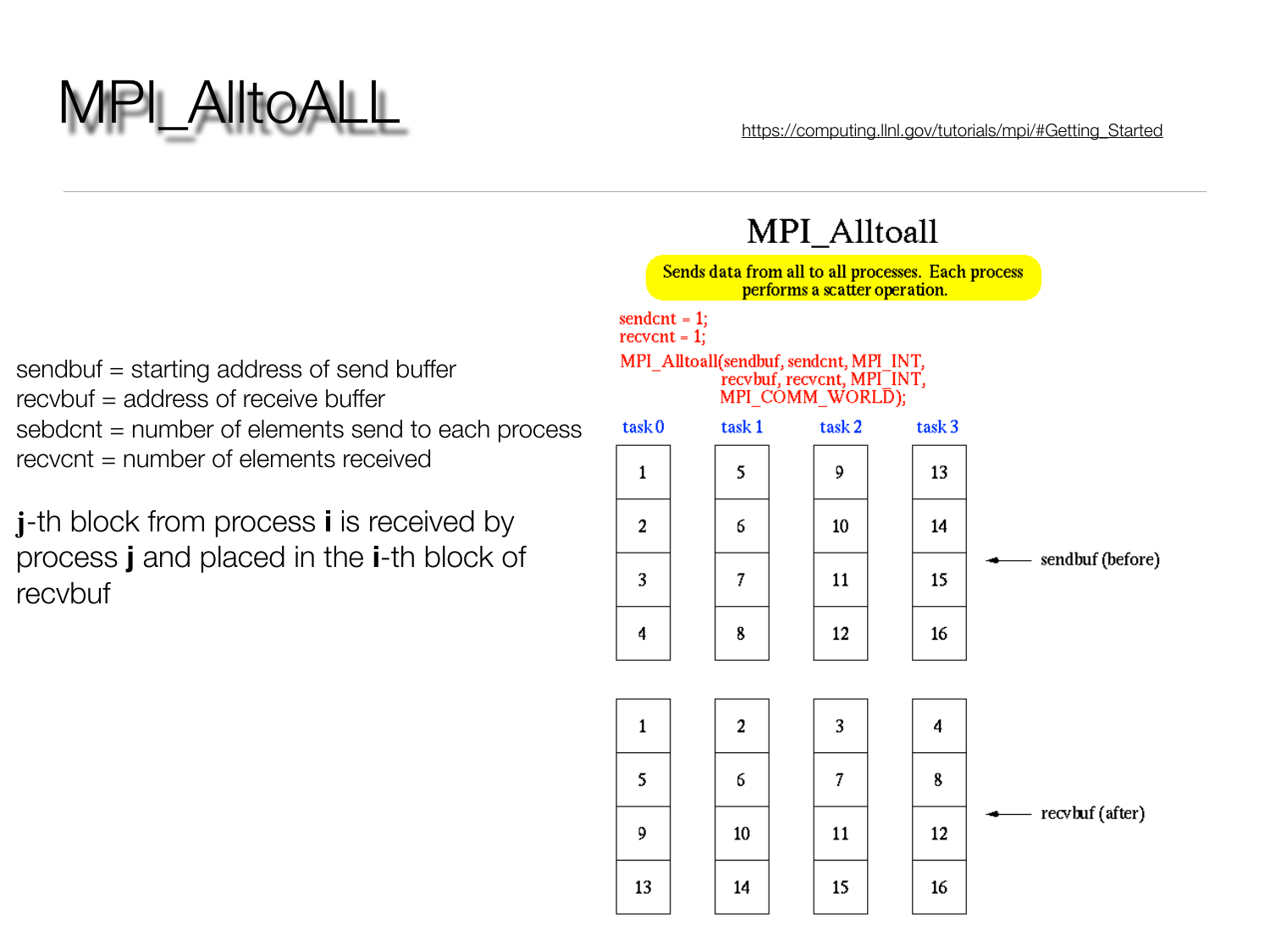### MPI\_Scatter: root distributes data

MPI Comm comm; int gsize,\*sendbuf; int root, rbuf[100];  $\sim$   $\sim$   $\sim$ MPI\_Comm\_size( comm, &gsize); sendbuf = (int \*)malloc(gsize\*100\*sizeof(int));

 $\sim$ 

MPI\_Scatter(sendbuf, 100, MPI\_INT, rbuf, 100, MPI\_INT, root, comm);



<http://www.mpi-forum.org/docs/mpi-11-html/node72.html>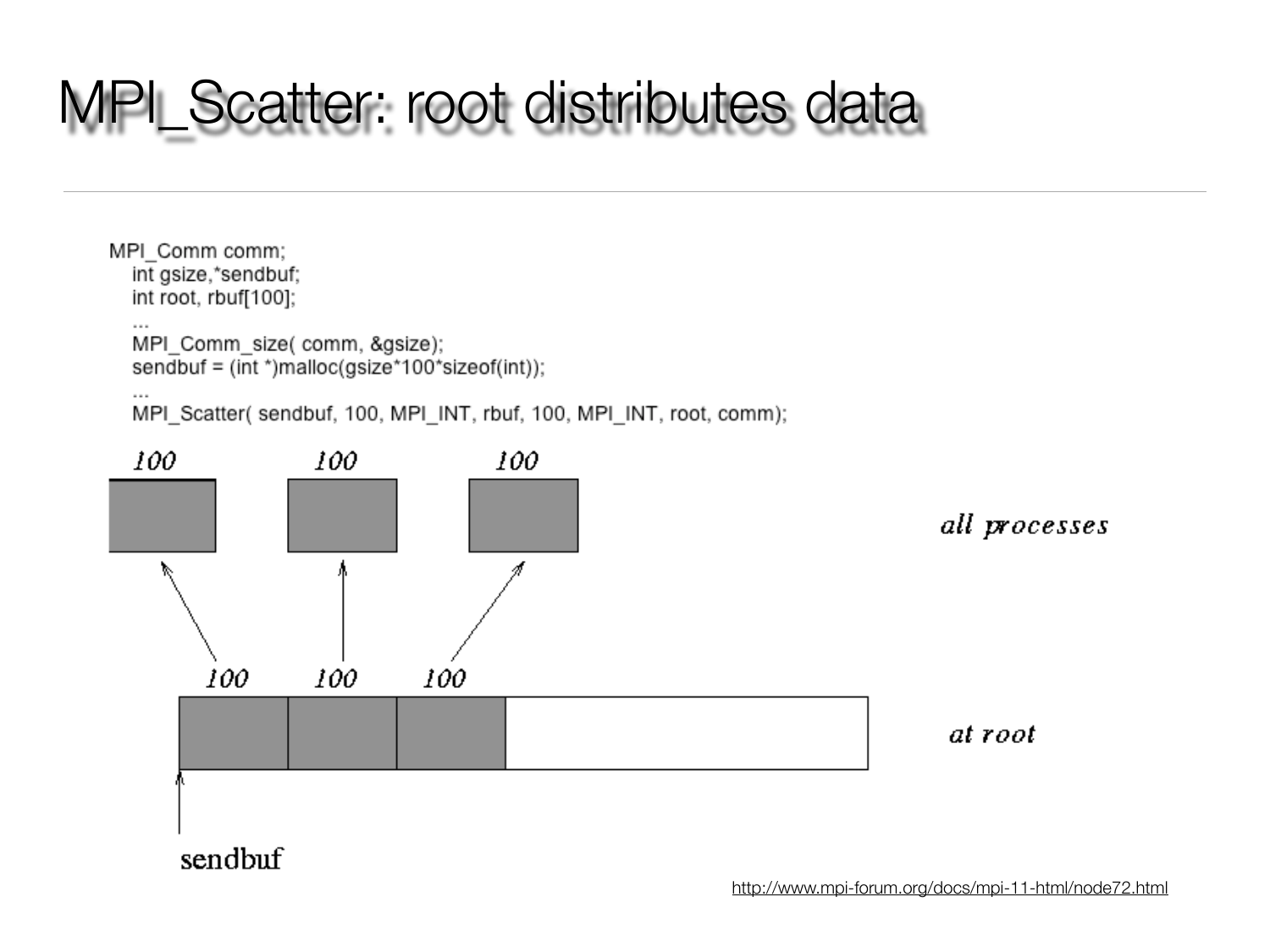### Root gathers data from other tasks

```
MPI Comm size( comm, &gsize);
   rbuf = (int *)malloc(gsize*stride*sizeof(int));
   displs = (int * )<i>malloc</i>(gsize * sizeof(int));r \text{counts} = (int \cdot \text{smalloc}(gsize \cdot \text{sizeof}(int));for (i=0; i<gsize; ++i) {
      displs[i] = i*stride;rcounts[i] = 100;ł
  MPI Gathery (sendarray, 100, MPI INT, rbuf, rcounts, displs, MPI INT,
                                                root, comm);
```
### Note that the program is erroneous if  $\textit{stride} < 100$ .

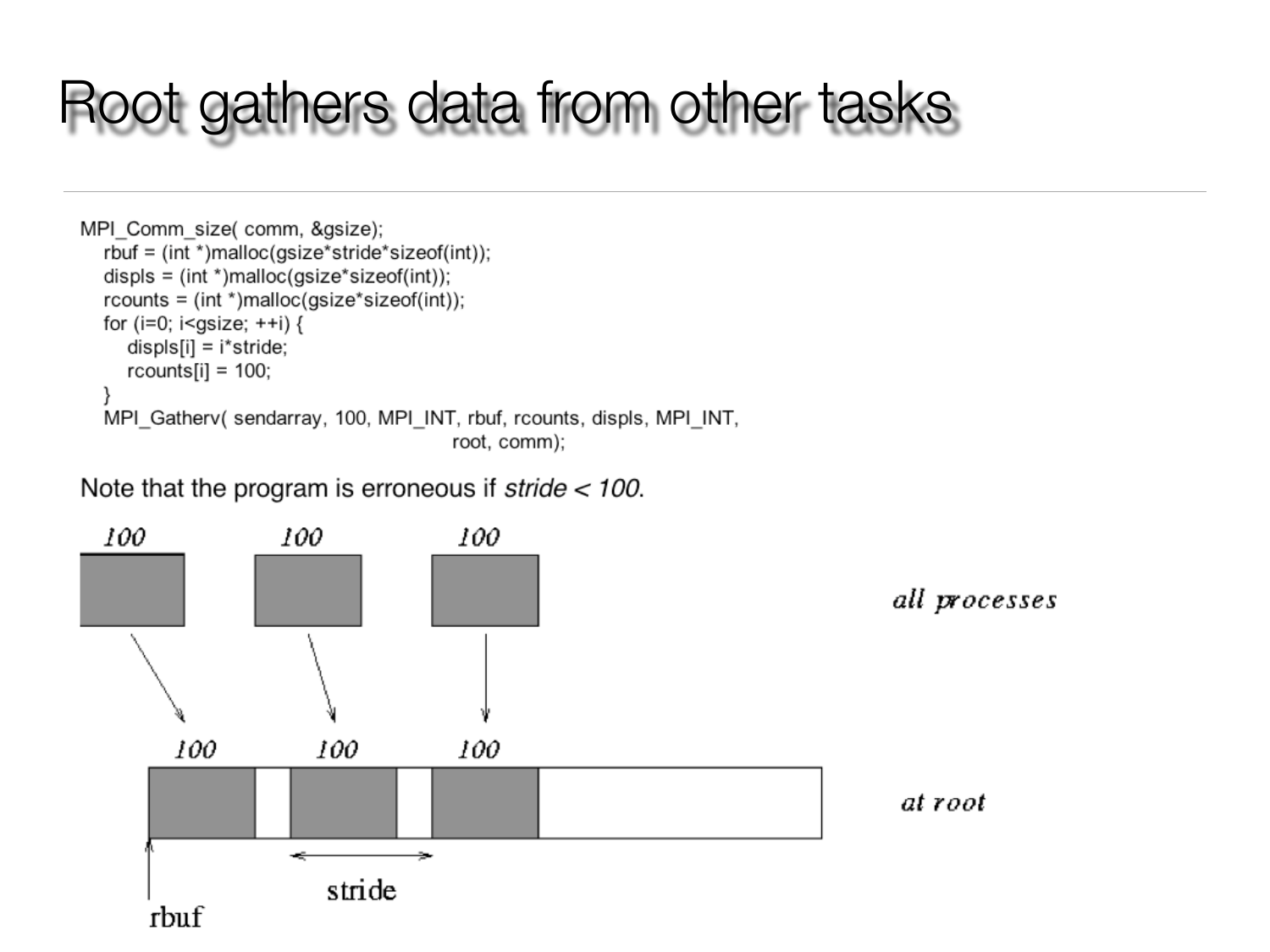### **Point-to-Point communications**

### MPI SEND: send message to task dest

MPI RECV: receive message from task dest

#### C synopsis

#include <mpi.h> int MPI\_Send(void\* buf,int count, MPI\_Datatype datatype, int dest, int tag, MPI Comm comm);

#### C++ synopsis

#include mpi.h void MPI::Comm::Send(const void\* buf, int count, const MPI::Datatype& datatype, int dest, int tag) const;

#### **FORTRAN** synopsis

include 'mpif.h' or use mpi MPI\_SEND(CHOICE BUF, INTEGER COUNT, INTEGER DATATYPE, INTEGER DEST, INTEGER TAG, INTEGER COMM, INTEGER IERROR)

#### buf

The initial address of the send buffer (choice) (IN)

#### count

The number of elements in the send buffer (non-negative integer) (IN)

#### datatype

The data type of each send buffer element (handle) (IN)

#### dest

The rank of the destination task in comm(integer) (IN)

#### tag

The message tag (positive integer) (IN)

#### comm

The communicator (handle) (IN)

#### **IERROR**

The FORTRAN return code. It is always the last argument.